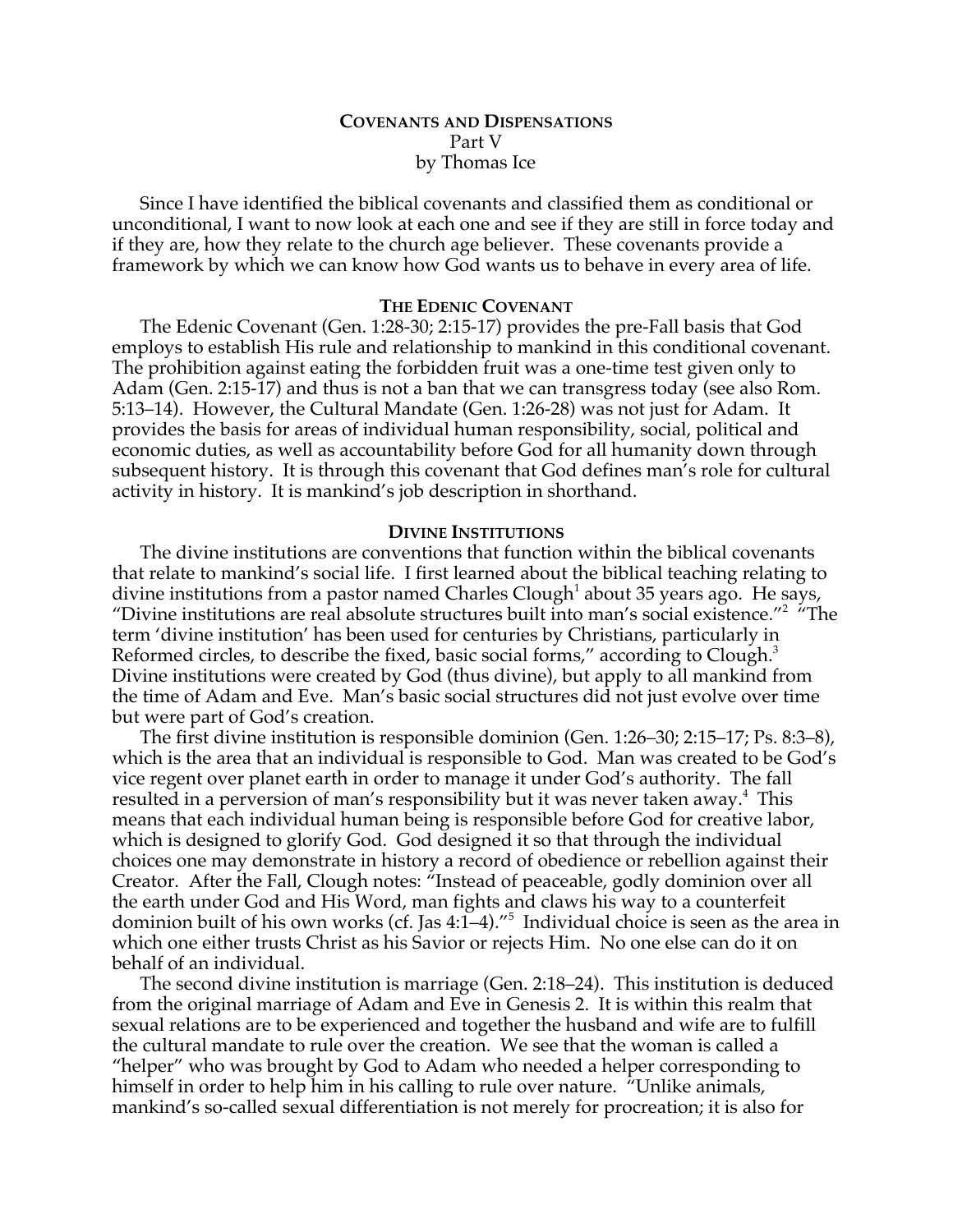dominion."6 "Later the extreme importance of the structure of marriage appears in the NT when Paul reveals that it typifies the union between Christ and the Church (Eph. 5:22–33)."<sup>7</sup> Clough makes the following helpful comment:

Mankind cannot express God's image except as both "male and female" together (Gen. 1:27). This is because God has certain characteristics that are "feminine" in nature (e.g., Matt. 23:37). Moreover, the woman's role as "helper" in Genesis 2:18 is not meant to be a demeaning, secondary one. The term used for "helper" elsewhere is used of God Himself (Exod. 18:4; Deut. 33:7). . . .

Undeniably, however, the Bible places emphasis upon the man as the one who receives his calling from God which then shapes his choice of wife.... Together in a division of labor man and wife separate from their own family, in contrast to an extended family, does a young man have to face full leadership responsibility directly under God.<sup>8</sup>

The third divine institution is built upon the first two and is that of family. "In the Bible it is the family, not the individual, that is the basic unit of society (property, for example, is titled under Mosaic Law to families)."<sup>9</sup> "Family exists for training of the next generation (cf. Exod. 20:12; Deut. 6:4–9; Eph. 6:1–4)."10 Family is the institution that is responsible for continuing each family legacy by being responsible for education and wealth. Even if a family chooses to use surrogate teachers, the family is responsible for seeing that a child is properly educated. Clough tells us:

Family and marriage cannot be separated from dominion. Where dominion is perverted and the environment ruined, starvation and poverty follow. Where marriage is dishonored and where families are broken, society collapses. No amount of laws, programs, or "redefinitions" of marriage and family can save the day. God designed the divine institutions to provide dominion and prosperity.<sup>11</sup>

The Fall did not change any of the divine institutions, instead it corrupted man who misuses them. Clough explains:

When faced with the corruption in each of these social structures, fallen man responds in several ways. One way is to reinterpret the struggles with sin in terms of economics (Marx's "class war") or of race (white and black racists) or of psychology (Freud and others). Another cope-out is to abandon the institutions themselves as outdated, arbitrary social "conventions" that need "re-engineering". All such responses, however, are costly failures to the societies that try them. In the end, they reflect the pagan mindset that denies the responsibility of the fall and the abnormality of evil. $12$ 

### **POST FALL DIVINE INSTITUTIONS**

At least two more divine institutions were established after the Fall of man into sin. Both were instituted after the Flood and were designed to restrain evil in a fallen world. The first three divine institutions are the positive or productive ones of society, while the last two are negative, designed to restrain evil in a fallen world.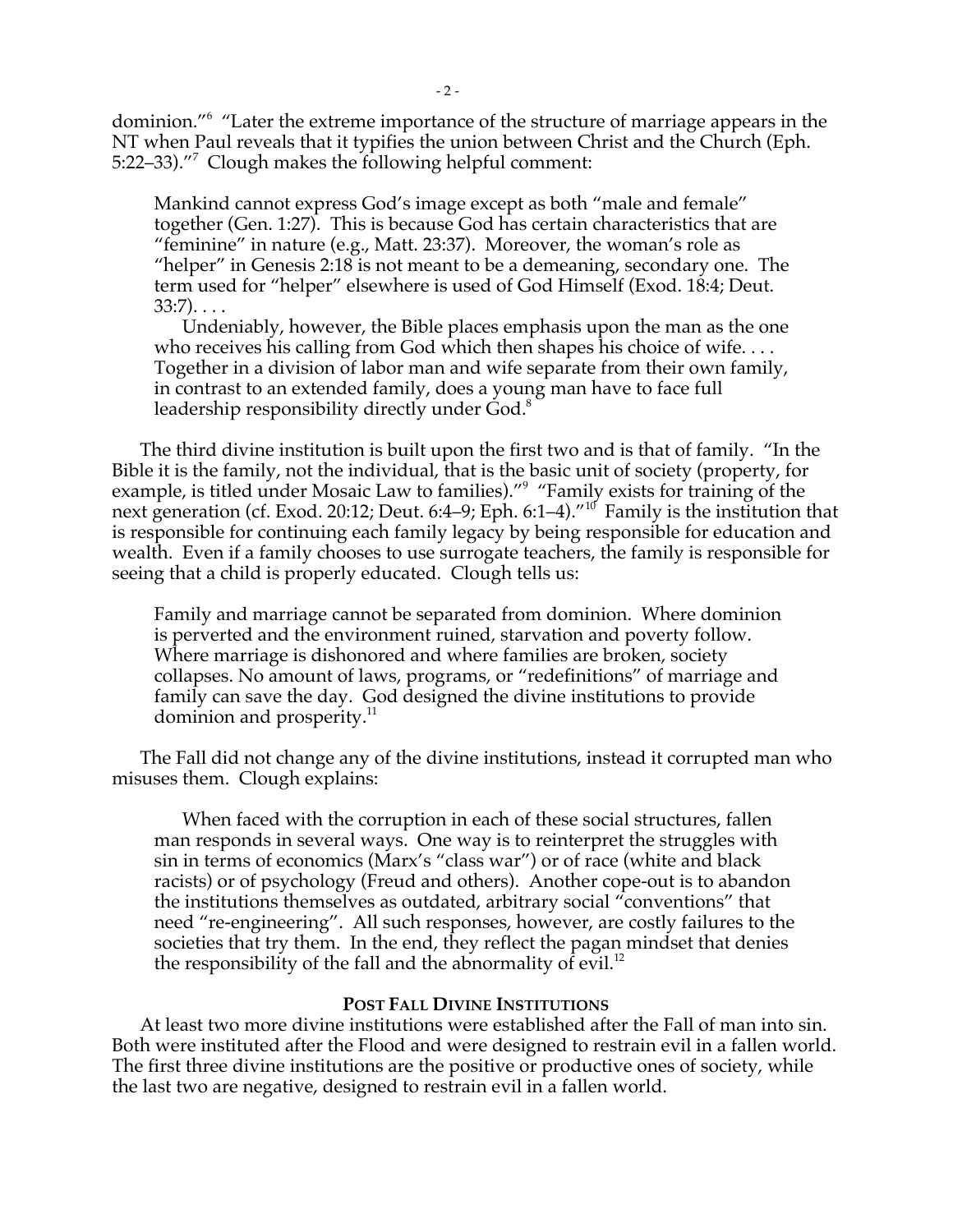The fourth divine institution is civil government whereby God transferred to man through the Noahic Covenant the responsibility to exercise kingdom authority in order to help restrain evil after the Flood (Gen. 9:5–6). Before the Flood man could not execute judgment upon evil as seen in the way in which God commanded man to deal with Cain's murder of Abel (Gen. 4:9–15). This divine institution is based upon capital punishment (Gen. 9:5–6) and if for the purpose of restraining evil (Rom. 13:3–4). Lesser judicial authority is implied in the God-given command for civil institutions to exact a life for life. Even though capital punishment has grown distasteful to apostate Western culture, it is still the basis for God's establishment of civil government.<sup>13</sup>

The fifth divine institution is tribal diversity, which was also established after the Flood in order to promote social stability in a fallen world (see Gen. 9:25–27 and compare with Gen. 10—11 and Deut. 32:8). Notice this is not racial diversity but tribal diversity. This divine institution does not involve race but tribes or families. "Throughout the postdiluvian period," explains Clough, "God preserved man's social stability and health by playing off one group or tribe against another to maximize true progress and retard the influence of evil (cf. Acts 17:26–27)."14

Tribal diversity was implemented through the confusion of languages at the Tower of Babel (Gen. 11:1–9). Why did God want to separate mankind? Many believe that mankind should come together in unity. Genesis 11:6 explains why God confused human language as follows: "And the LORD said, 'Behold, they are one people, and they all have the same language. And this is what they began to do, and now nothing which they purpose to do will be impossible for them.'" Thus, the only reason why humanity wants to unite itself is in order to more effectively rebel against God, as seen in the Tower of Babel incident. This is why currently history is moving toward globalism as we move further from God and is why the goal of Antichrist in the tribulation is to forge together a one-world government set against the plan and purposes of God. The tribulation will end with God's direct intervention and judgment, as at the Flood. In the mean time, God slows down man's collective rebellion through civil government and tribal diversity.

The purpose for tribal diversity can be illustrated by differences between large boat hulls. Until about 100 years ago, all large sea going vessels had a single large hull. If a large enough hole developed in the hull then often the ship would sink as it filled up with water. Then ship builders started building multiple compartments in large ships with the belief that if there developed a hole in one compartment then the other compartments could keep the ship afloat. So it is with mankind! If one tribe became corrupt then God did not need to judge the whole world. He could use other peoples to judge that tribe without needing worldwide judgment. This is one way God manages the nations between the Flood and His second coming. Maranatha!

**(To Be Continued . . .)**

#### **ENDNOTES**

 $\overline{a}$ 

<sup>1</sup> For anyone interested in listening to the mp3 audio series by Charles Clough on "The Biblical Framework" can download it at www.cclough.com.

<sup>2</sup> Charles A. Clough, *Laying The Foundation*, revised (Lubbock: Lubbock Bible Church, 1977), p. 36. An updated version of this can be found on www.cclough.com.

<sup>3</sup> Clough, *Laying*, p. 36, f.n. 36.